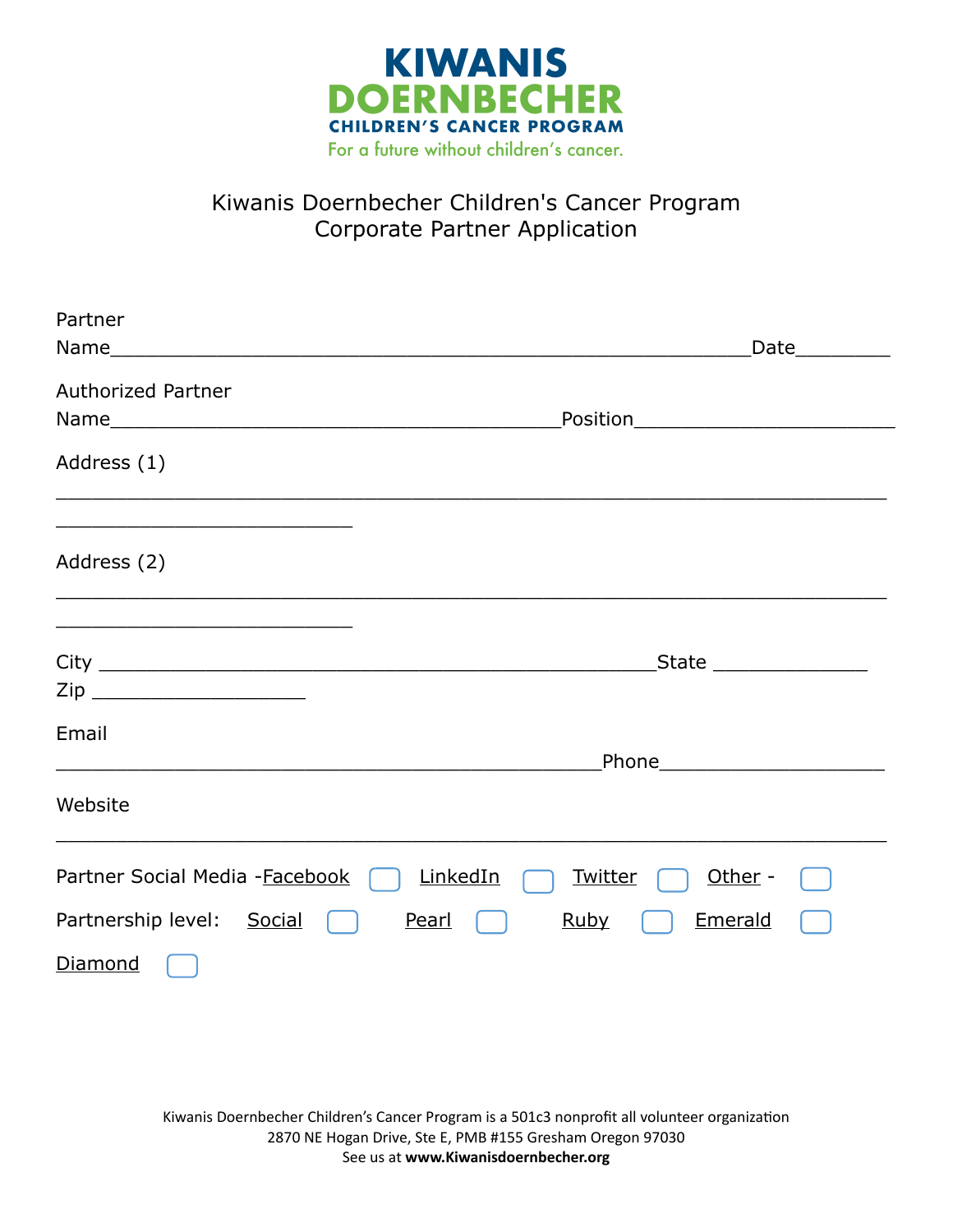

|                                               | Partner Contact Person Name                                                                                          |  |
|-----------------------------------------------|----------------------------------------------------------------------------------------------------------------------|--|
|                                               |                                                                                                                      |  |
|                                               |                                                                                                                      |  |
| Credit/Debit go to www.Kiwanisdoernbecher.org |                                                                                                                      |  |
|                                               |                                                                                                                      |  |
|                                               |                                                                                                                      |  |
| Notes:                                        |                                                                                                                      |  |
|                                               |                                                                                                                      |  |
|                                               | <u> 1980 - Jan Barat de Barat de la contrada de la contrada de la contrada de la contrada de la contrada de la c</u> |  |
|                                               |                                                                                                                      |  |
|                                               |                                                                                                                      |  |
|                                               |                                                                                                                      |  |
|                                               |                                                                                                                      |  |
|                                               |                                                                                                                      |  |